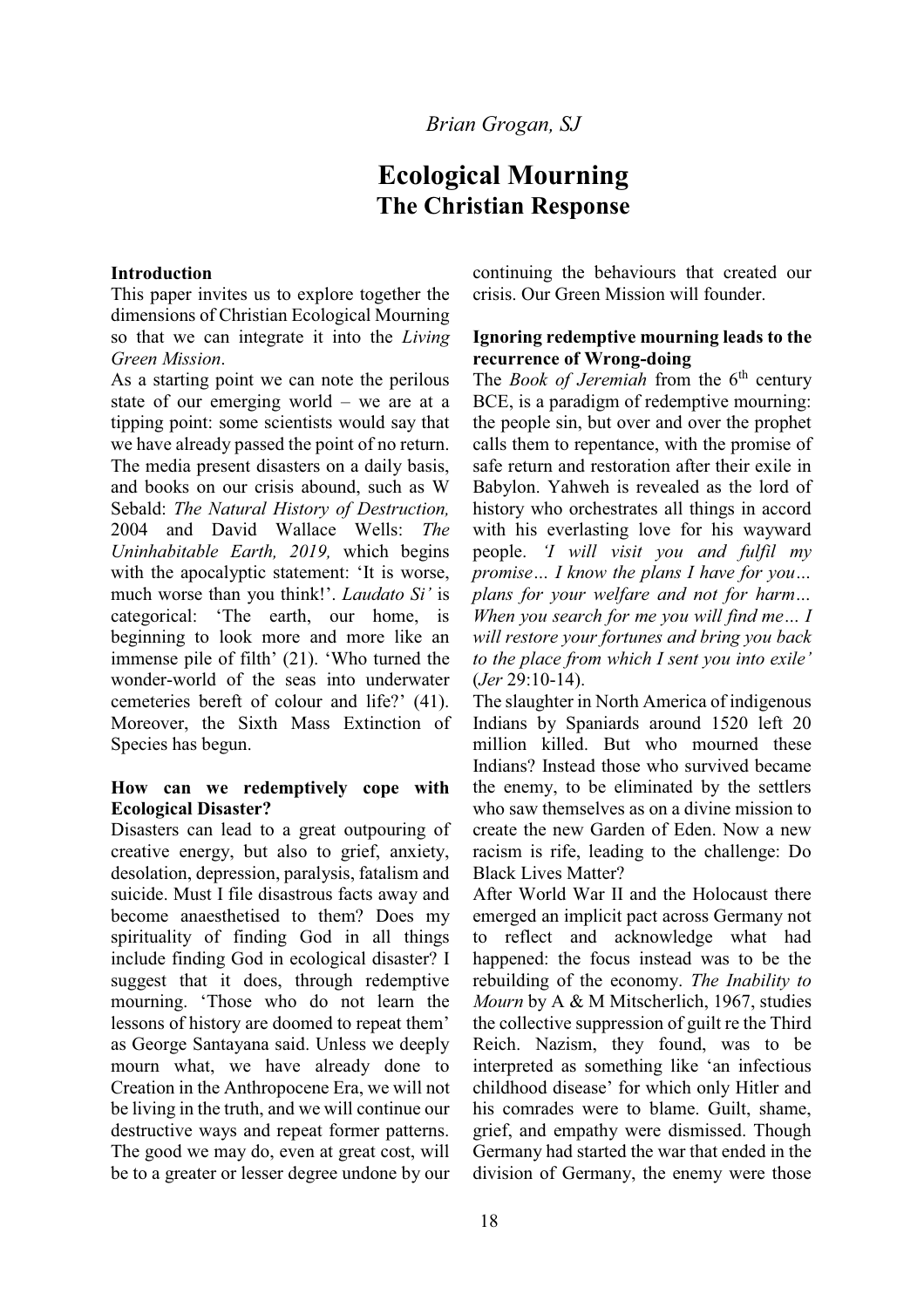now behind the Wall in East Berlin. This provocative book initiated a coming to terms with a terrible past through analyzing the reigning taboos. This new culture of remembrance can be a model for others for others to follow. It offers a counter-balance to the current emergence of Neo-Nazism.

The exploding of the Atom Bomb in 1945, instead of halting the Armaments Industry, has led to its phenomenal growth as the biggest industry in the world, at \$1822b in 2018. It has also created the phenomenon of 'Mutually Assured Destruction' (MAD).

After the 1947 founding of the State of Israel, the Jews did not redemptively mourn their Holocaust, and instead began the persecution of the Palestinians.

Ireland's Child Sexual Abuse scandal has accelerated the current collapse of the Irish Catholic Church. From the 1960's on, many knew that things were very wrong, but few protested. When they did they were silenced. As Derek Scally puts it in *The Best Catholics in the World*: Dublin, 2021: *This book is not about taking sides but is an embrace of ambivalence, suggesting an informed and respectful discussion of the deep-rooted trauma of our Catholic legacy. Keeping the past as it is, buried in its shallow grave, leaves us stuck in a home-made limbo. If we don't Want to know what's buried, or if we know and continue to deny it, we ensure that anything new we build over this grave risk repeating unconsciously and in new forms, the structural flaws of the past* ... *Are we ready to own our past?'* (301-2).

Ten days after the September 11, 2001 attack on the Twin Towers in New York, President Bush announced that we had finished grieving and now needed resolute action to take the



place of grief. So much for a period of redemptive mourning!

We must include the work of redemptive ecomourning as an integral dimension of our Living Green Mission. Christian Ecomourning, as part of Christian consciousness, will play an essential role in the healing of the planet, by alerting us to what is wrong in our ways of living and liberating us to live more genuinely the values of the Gospel. Griefwork holds the mystery of pain and evil in a steady and loving gaze: out of this contemplative stance emerges compassion and conversion.

Each of us may ask: *Do I find myself mourning the destruction of creation? If Yes, how can I respond creatively to it? Can Ecological Grief/Mourning become a dynamic and redemptive reality that is integrated into my spirituality and my pastoral approach?*

# 1. **Redemptive Moments in Christian Mourning**

I suggest various moments in Christian mourning, in the confident belief that the Holy Spirit who is among us will inspire each of us to do what is best suited to our unique situations.

Firstly, we must allow the reality of our ecological crisis to enter deeply into our souls: if we live in denial the destruction will continue unchecked. *Only the truth will set us free* (Jn 8:32). Currently the deep warnings of Covid 19 are not yet being adequately heard: as TS Eliot says: We have the experience but miss the meaning*.*

*The ecological crisis is a summons to profound interior conversion. It must be said that some committed and prayerful Christians, with the excuse of realism and pragmatism, tend to ridicule expressions of concern for the environment. Others are passive: they choose not to change their habits and thus become inconsistent. So, what they all need is an 'ecological conversion' whereby the effects of their encounter with*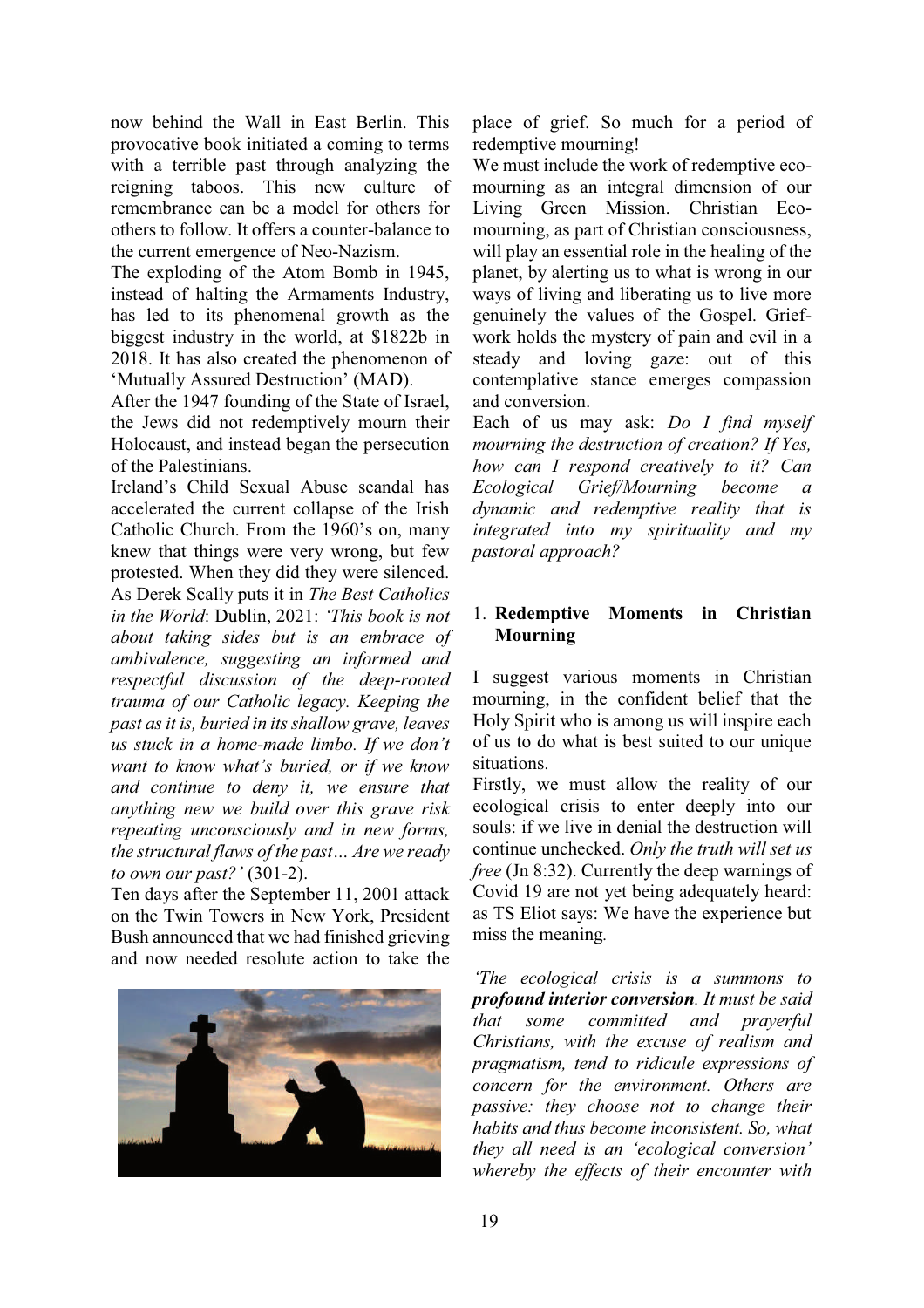*Jesus Christ become evident in their relationship with the world around them. Living our vocation to be protectors of God's handiwork is essential to a life of virtue; it is not an optional or a secondary aspect of our Christian experience' (LS 218).* 

# 2. **Love and Mourning**

With an ever-deepening realization of what is wrong must come a deeper love of Creation. Reflection on the mystical passages of *Laudato Si* can be helpful here: I have gathered these in a booklet for easy reference: see the Reading List below. Loving and mourning go hand in hand: what I love little, I mourn little if it disappears. Redemptive mourning arises only when I realize that in the ravaging of Nature, part of my very being is gone, because I am a part of Nature: I attend a little funeral of Nature, and die a little death myself. I am the less for the disappearance of every detail of bio-diversity. I must allow myself to experience emotionally the pain of Mother Earth: 'We can feel the desertification *of the soil almost as a physical ailment, and the extinction of a species as a painful disfigurement' (LS 89).* 

# 3. **Mourning is linked to shame and sorrow for sin.**

In this step I acknowledge that I am complicit in the sin against creation. *'Is it I, Lord?'*  $Y_{\text{ex}}'$ 

Pope Francis tells us: *Patriarch Bartholomew has spoken in particular of the need for each of us to repent of the ways we have harmed the planet, for inasmuch as we all generate some ecological damage, we are called to acknowledge our contribution to the disfigurement and destruction of creation. For human beings to destroy the biological diversity of God's creation; to degrade the integrity of the earth by causing changes in its climate, by stripping the earth of its natural forests or destroying its wetlands; to contaminate the earth's waters, its land, its air, and its life ± these are sins. To commit a crime against the natural world is a sin* 

*dgainst ourselves and a sin against God'* (*LS* 15). *'A healthy relationship with creation*.... *entails the recognition of our errors, sins, faults and failures, and leads to heartfelt Fepentance and desire for change' (LS 218).* This well describes ecological mourning, repentance and amendment.

# 4. **The Gift of Tears**

The gift of tears for sin is cherished in the contemplative tradition, and we need in our times to explore its richness as a remedy for sin against Creation. 'Tears for lost places, for a whole lost world of possibilities. Also, tears born of gratitude for what has been, for what might yet be retrieved and restored. Tears as a source of renewal. Tears as a gift. This is how the Christian monastics of the fourth century Egyptian desert thought about tears' (D. Christie: *The Blue Sapphire of the Mind: Notes for a Contemplative Ecology,* 74).

Tears *are a gift*: they make walls crumble and they break open the human heart. The heart of stone becomes flesh. Tears sear our souls, and break down pride and self-sufficiency: fragility and vulnerability take their place. Tears wash away sin and bring intimacy and closeness: we see some things rightly only with eyes that have wept.

Redemption begins when we identify with Jesus who weeps over the loss of what he loves.

- $\triangleright$  We can contemplate him at the grave of Lazarus, and learn that this divine weeping is born of his love. *The one you love is*  $sick'$  (*Jn* 11:3). But the sharp edge now is that it is we who have brought this mortal sickness on the Creation God loves. We take our place with Martha in speaking with Jesus.
- $\triangleright$  We can sit with him as he weeps over the Jerusalem he loves, which is soon to be destroyed (*Lk* 19:41-44), and watch him weep over his ravaged Creation.
- $\triangleright$  We can watch and pray in Gethsemane as he weeps not just for himself but for the Sin of the World  $-$  he carries the sin that we inflict on Creation, and the grief and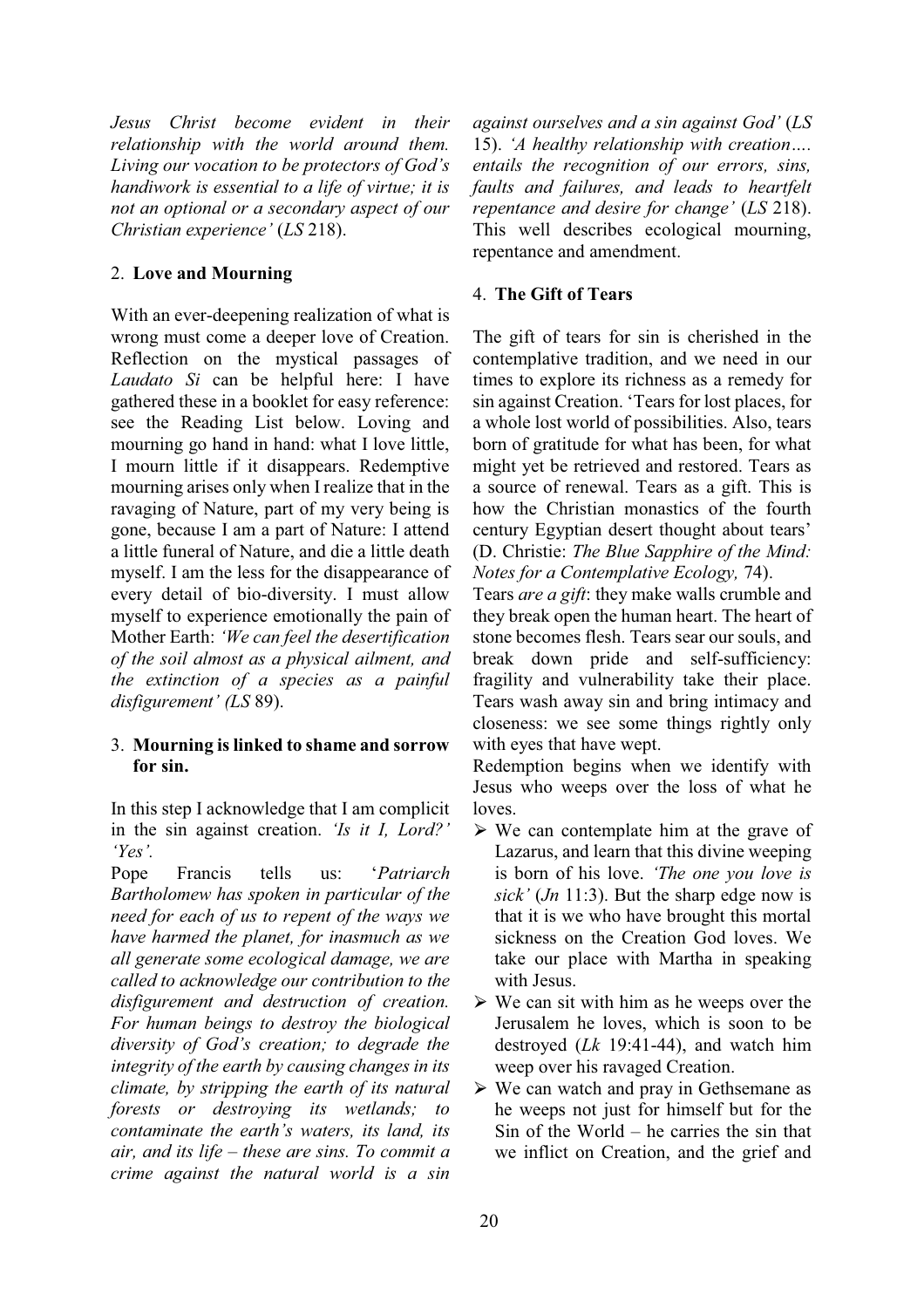suffering we bring thereby to innocent and good people, especially the poor.

- ཙ On the *Via Crucis* we meet him and he *commands* us to weep: 'Weep for *<u>Xourselves</u>* and for your children' (Lk 23:28). This command has new resonances today: we speak with him about the sort of world we are handing on to our children, and allow ourselves to weep with him.
- $\triangleright$  We can weep with Creation, as he does: *'For a long time I have held my peace... Now I will cry out like a woman in labour: I* will gasp and pant' (*Is* 42:14-15). 'There *Lis a time to weep... a time to mourn (Eccl* 3:4). Creation is now in mourning, in agony, and we are part of Creation. *The vineyard is ruined, desolate, it mourns to me*' (*Jer* 12:11).
- $\triangleright$  Gazing at the Crucified One (*Jn* 19:37), we can include all Creation as suffering with him. The mystery of grace through which all created reality is healed is hidden here.

Note that in Scripture 'mourning', 'weeping' and 'tears' each occur more than 70 times *Metanoia*—conversion, is hard work. It involves a re-creating of us, *'from hearts of stone to hearts of flesh'* (*Ez* 36:26) and carries all the pain of heart-surgery! But this mourning is cleansing, graced, life-giving, redemptive, because it flows from God.

## 5. **Now our trust in God has to grow**!

Do we believe that God can and will intervene to save the world? 'God loves the world so much...'  $(In 3:16)$ : can we believe that? Jesus is either Lord of all, or he is lord of nothing, so Thomas' statement: 'My Lord and my God' (*Jn* 20:28) takes on new meaning. We are challenged here to a new appreciation of God's greatness and providence. Let Jeremiah's image sustain us in dark times:

*I* went down to the potter's house, *and there he was, working at his wheel. The vessel he was making of clay was spoiled in his hand, and he reworked it into another vessel, as seemed good to him.*

*Then the word of the Lord came to me: 'Can I not do with you, O house of Israel, just as this potter has done? says the Lord. Just like the clay in the potter's hand, so are you in mine' (Jer 18:3-6).* 



## 6. **Intercession for Creation**

We are to be delegates of prayer for humankind in pain; we may be few in number, but we are tasked as intercessors for the world. We take our place with the solitary figures of Abraham (*Gn* 18), Moses (*Ex*  32:14) and Jesus (*Lk* 22:39-46). Pope Benedict XVI quotes an ancient author: 'The human race lives thanks to a few: were it not for them, the world would perish' (Spe Salvi, 15). The great biblical scholar Bultmann says: Praver is to move God to do something which he otherwise would not do'.

Intercession demands great faith; it hopes against hope; it does not cease until what is asked is given; it trusts that 'with God, all *things are possible'* -this theme recurs ten times in Scripture, from *Gn* 18:14 to *Lk* 18:27. Intercession has an extraordinary force. It calls God's future into the present. New alternatives become feasible. The unexpected becomes suddenly possible because people on earth have invoked heaven, the home of the possibles, and have been heard' (Walter Wink, *Engaging the Powers*, 299).

We who engage in redemptive mourning for Creation are not left to bear its suffering alone. Jesus handed over his suffering to his Father, the God of all consolation: the trinitarian dynamic operates. He was